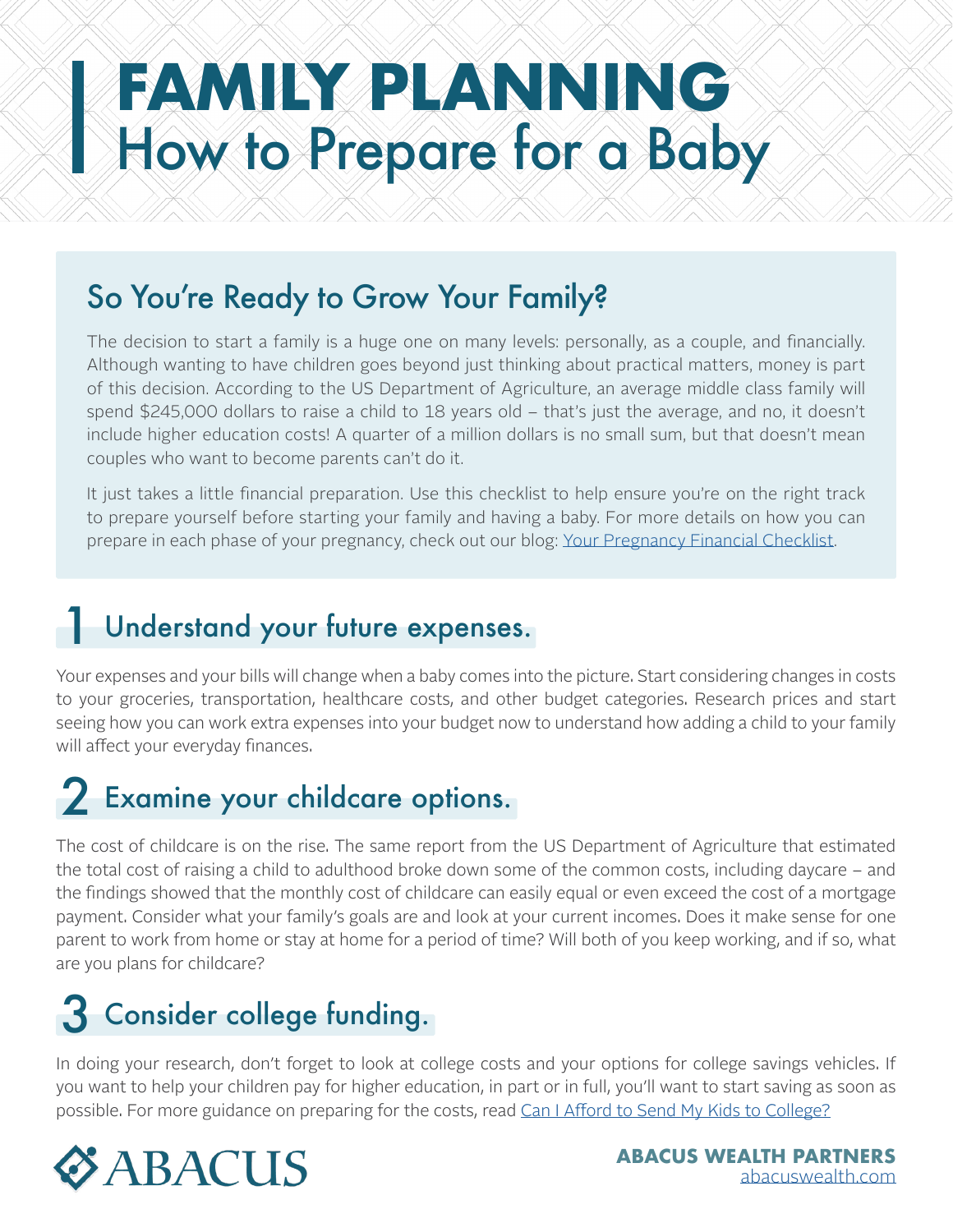## 4 Build up your emergency savings.

 If you start thinking about a family and want to prepare for a baby, that means you're taking on more financial responsibility. Your children will be completely dependent on you for support and care – which means your emergency fund needs to grow to support this new dependency. The general rule of thumb is to keep three to six months' of expenses in an emergency fund. To prepare for a baby, consider growing your fund so it sits around six to twelve months' worth of your new expenses.

### 5 Plan ahead and manage risks.

Again, having children means having more financial responsibility. If you have any dependents, you must have the appropriate insurance to protect both yourself and those that rely on you. You'll want to consider:

- Life Insurance: If anything were to happen to you or your spouse, life insurance provides for your surviving family members. No one likes thinking about the worst, but this isn't about you: it's about protecting your family and ensuring they're provided for, no matter what.
- Disability Insurance: Situations don't have to be catastrophic to deal a harsh blow to your finances. Disability insurance provides you and your new family with a portion of your income if you are temporarily unable to work and earn money. Check out our blog for more details on [the value of Disability Insurance](https://abacuswealth.com/disability-insurance-explained-what-it-is-and-why-its-valuable/).
- Health Insurance: Before adding a baby to your household, review your health insurance coverage. Get the proper policy that will protect you both before and after your child is born.

## Take care of your estate. 6

No one likes thinking about the worst case scenario – and you may think you won't have enough assets to worry about an estate plan for decades. But remember, this type of planning and protection is for your family and your children. Part of preparing for a baby is setting up legal protections for both them and the assets they may inherit from you. Estate planning is especially important when you have children, because your estate plan will:

- Establish guardianship.
- Ensure your assets are distributed in a way that aligns with your wishes.
- Create a trust (if you decide to do so).

Without an estate plan, these issues go through probate court. Probate court is public, proceedings can take long amounts of time after your passing, and a judge makes all the decisions – including who receives guardianship over your children.

Plan ahead, and be prepared. Taking care of these practical financial matters ahead of time will save you a lot of stress and worry -- and allow you to start focusing on what's most important: your growing family. For a more comprehensive overview, check out our blog: [Your Complete Estate Planning Checklist](https://abacuswealth.com/your-complete-estate-planning-checklist/).

#### **ABACUS WEALTH PARTNERS** [abacuswealth.com](http://www.abacuswealth.com)